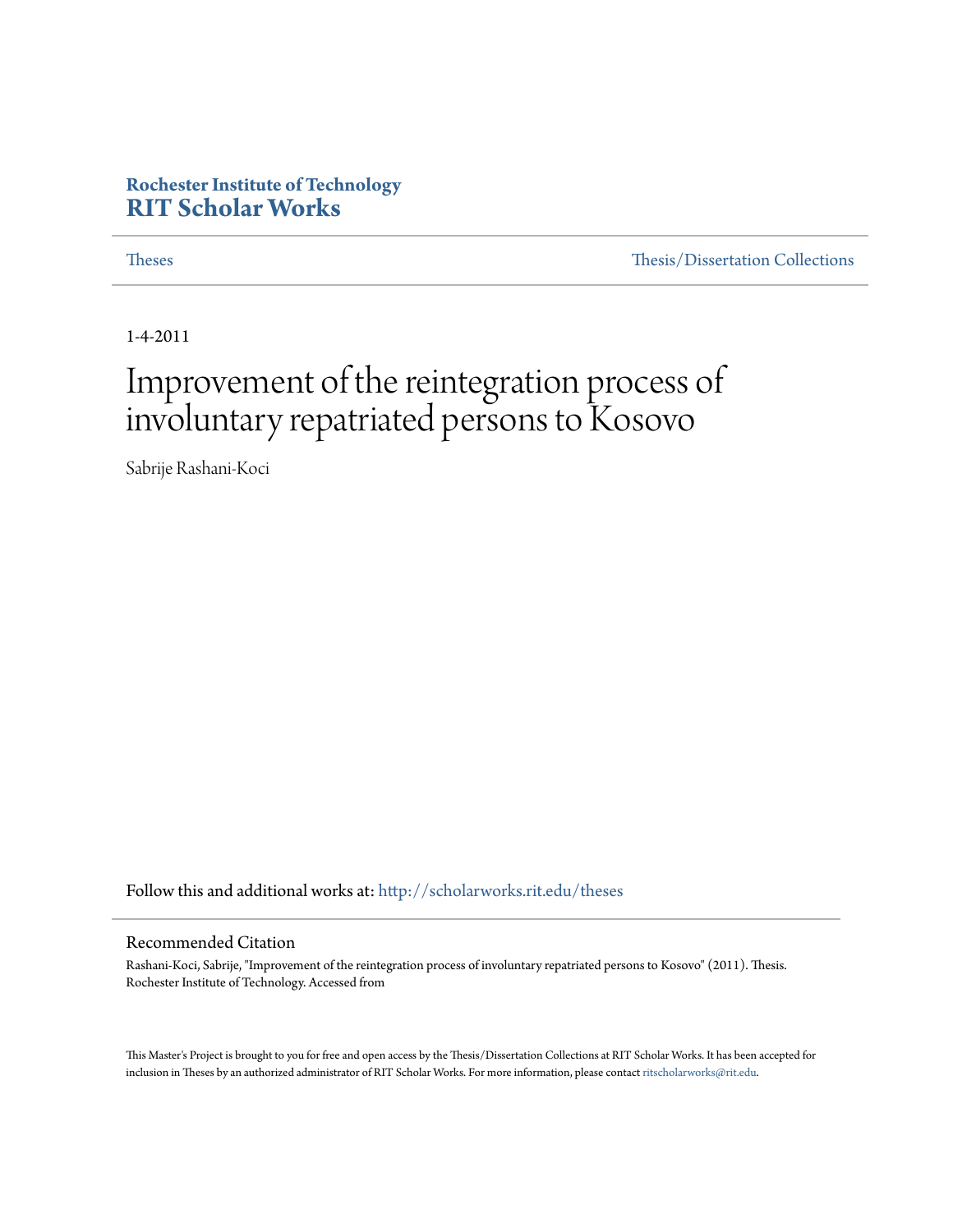**ROCHESTER INSTITUTE OF TECHNOLOGY AMERICAN UNIVERSITY IN KOSOVO MASTER OF SCIENCE IN PROFESSIONAL STUDIES**

> CAPSTONE PROJECT FINAL REPORT

**IMPROVEMENT OF THE REINTEGRATION PROCESS OF INVOLUNTARY REPATRIATED PERSONS TO KOSOVO**

> Presented by: Sabrije Rashani – Koci email add: sabrije.rashani@ks-gov.net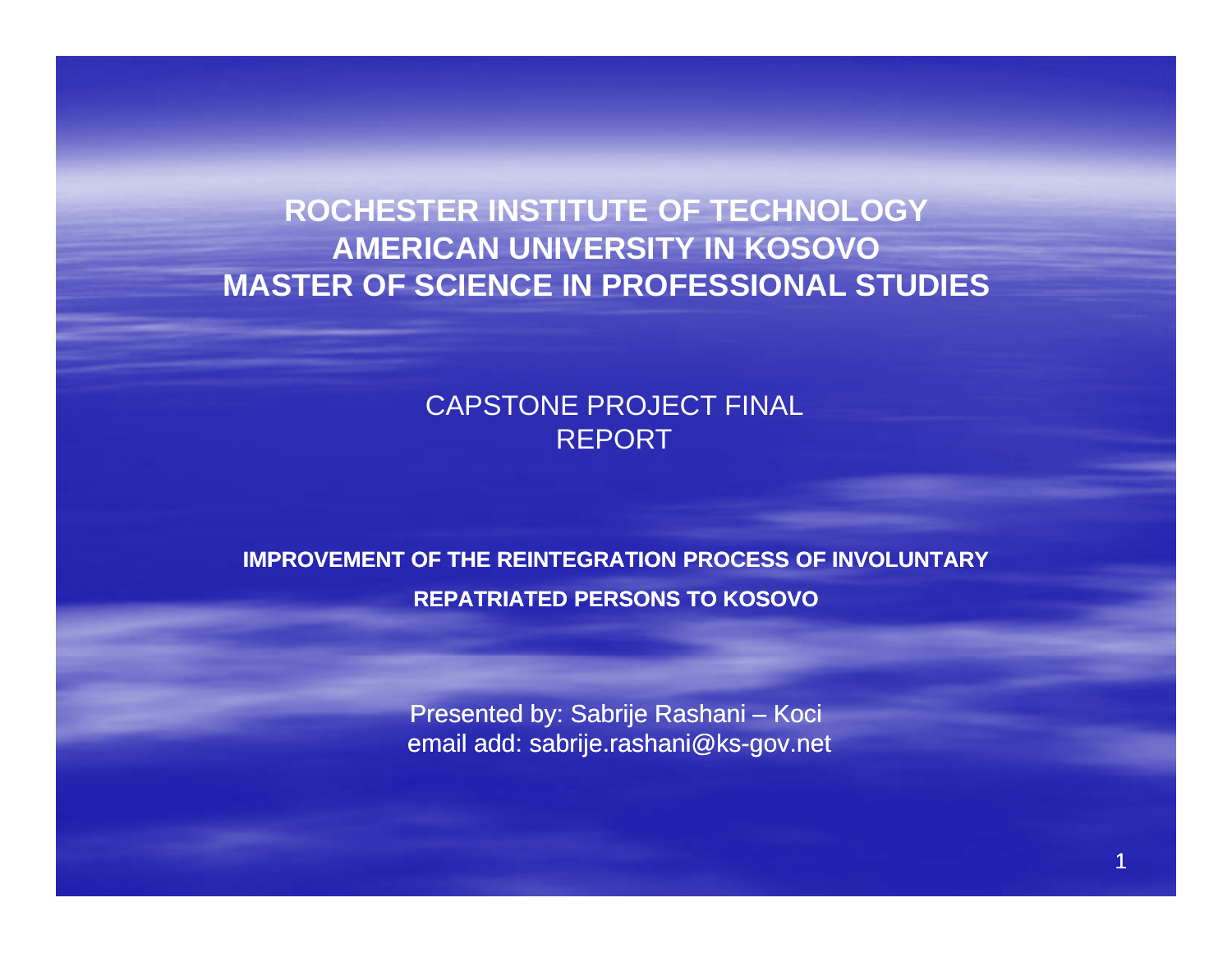# Introduction to repatriation and reintegration

**• What is repatriation?** 

**• What is voluntary repatriation?** 

**• What is involuntary repatriation?** 

**• What is reintegration?** 

**E** Reintegration activities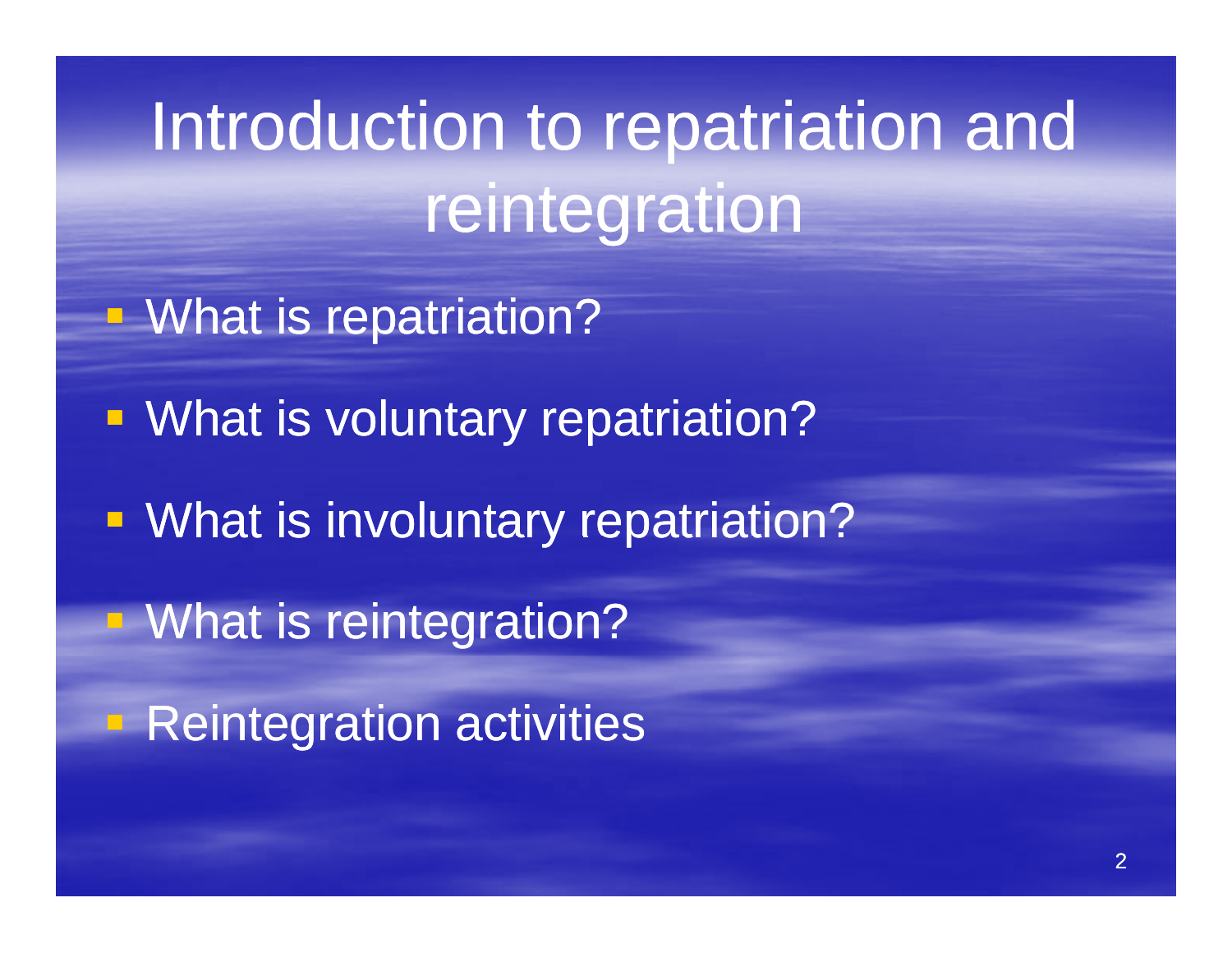# Legal repatriation and reintegration framework in Kosovo

- **Law on Readmission**
- **Strategy for Reintegration of Repatriated** Persons
- **E** Action Plan

 Regulation for Establishment of the Municipal Offices for Communities and Return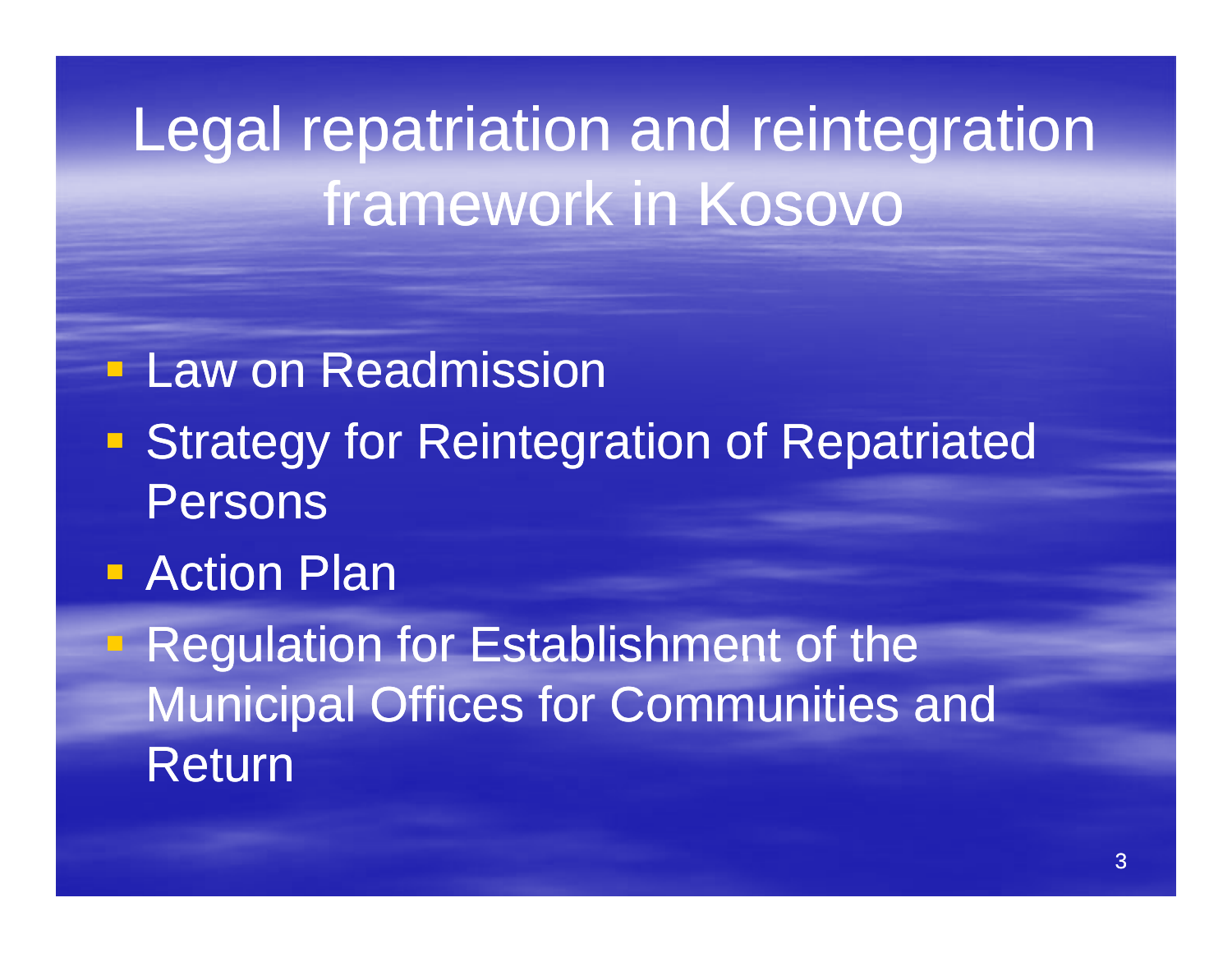## Key institutions involved in reintegration process

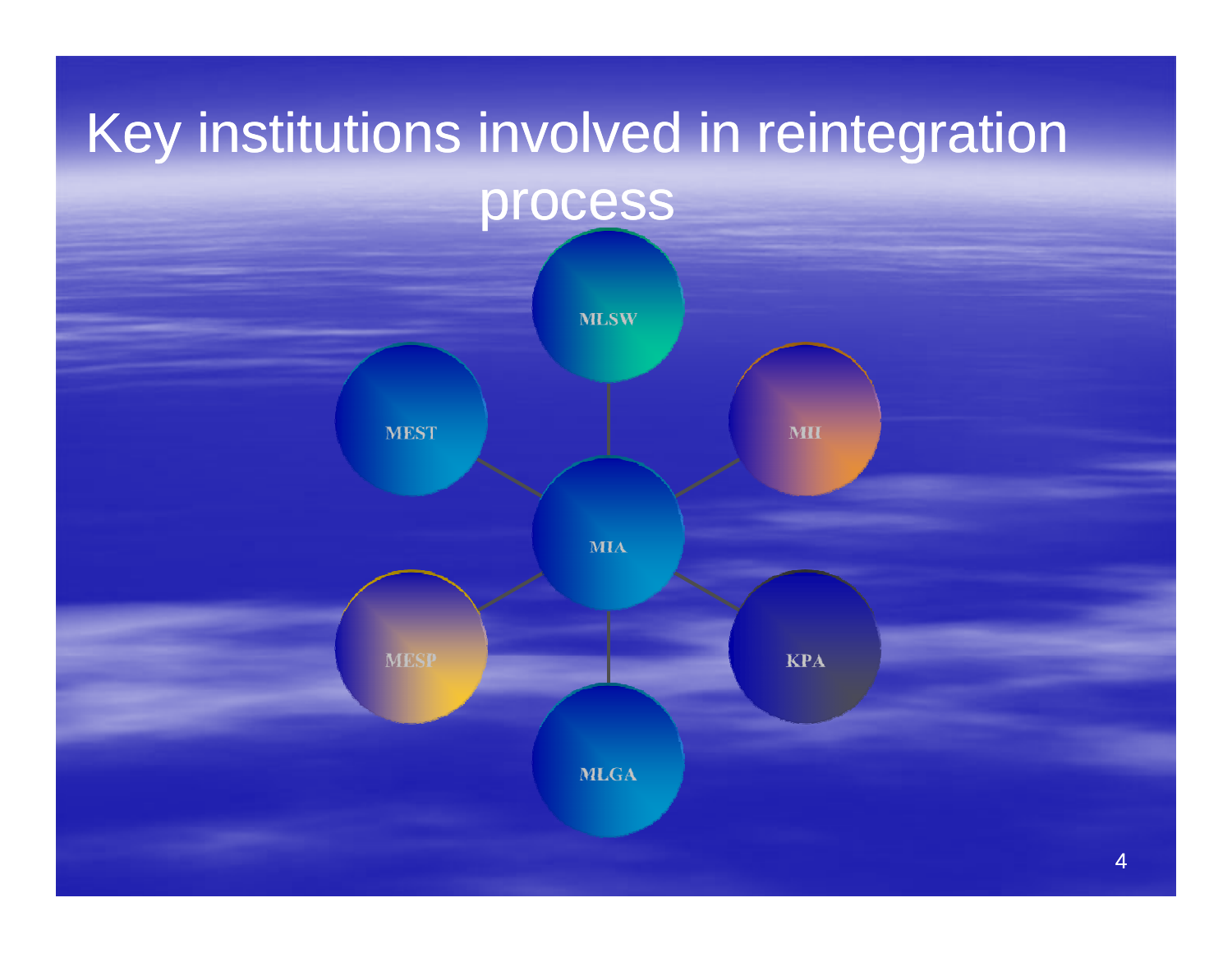## Migration in Kosovo since 1999s

**Since 1990s a large number of Kosovo** communities have left Kosovo

**• With the outbreak of the war in 1998** hundreds of thousands of Kosovo communities were forced to leave Kosovo

**• After the war host countries increasingly** sought to return them to their place of origin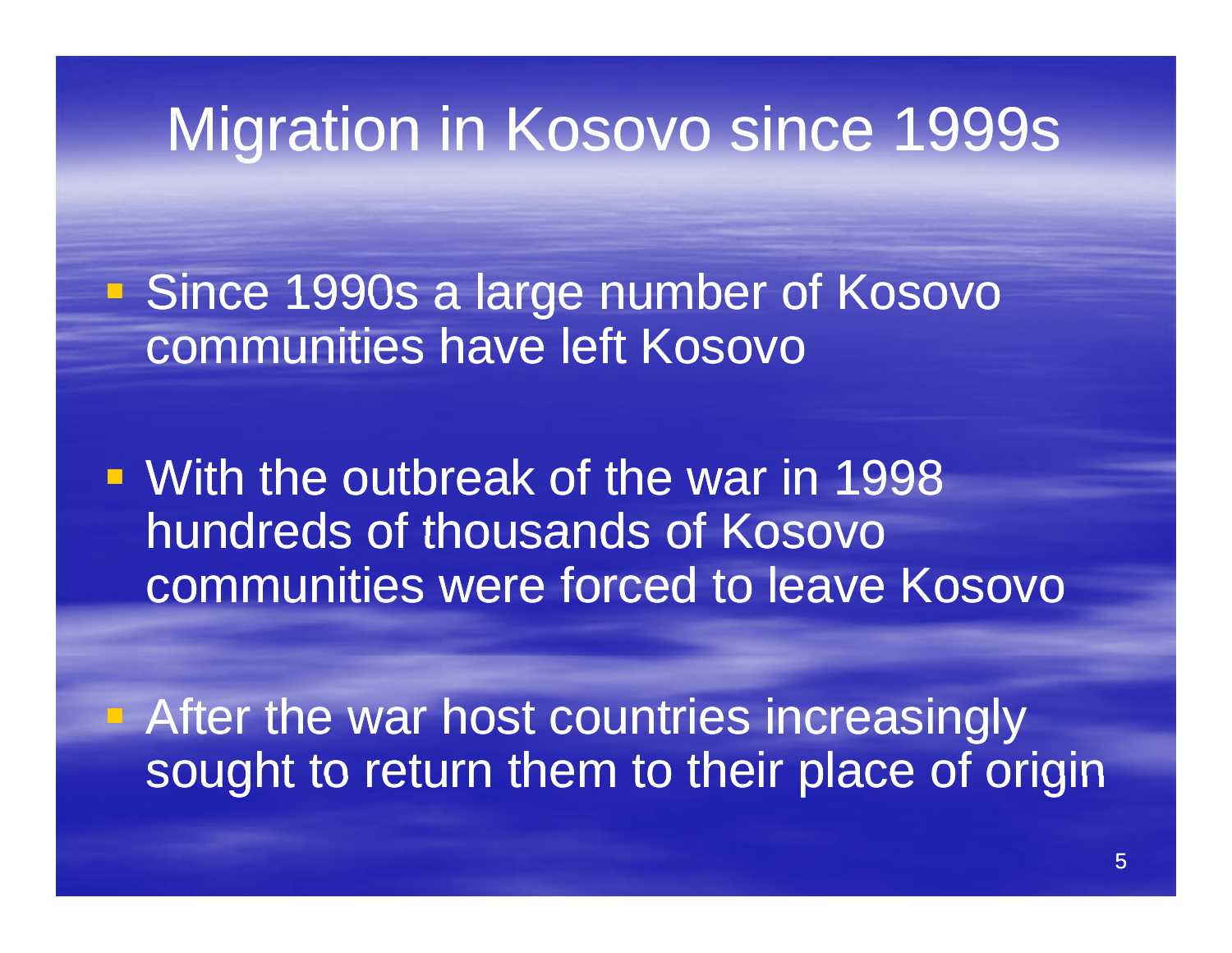## Project findings from Institutions Major findings from **Institutions**

#### **O** Positive findings







#### **Q** Negative findings

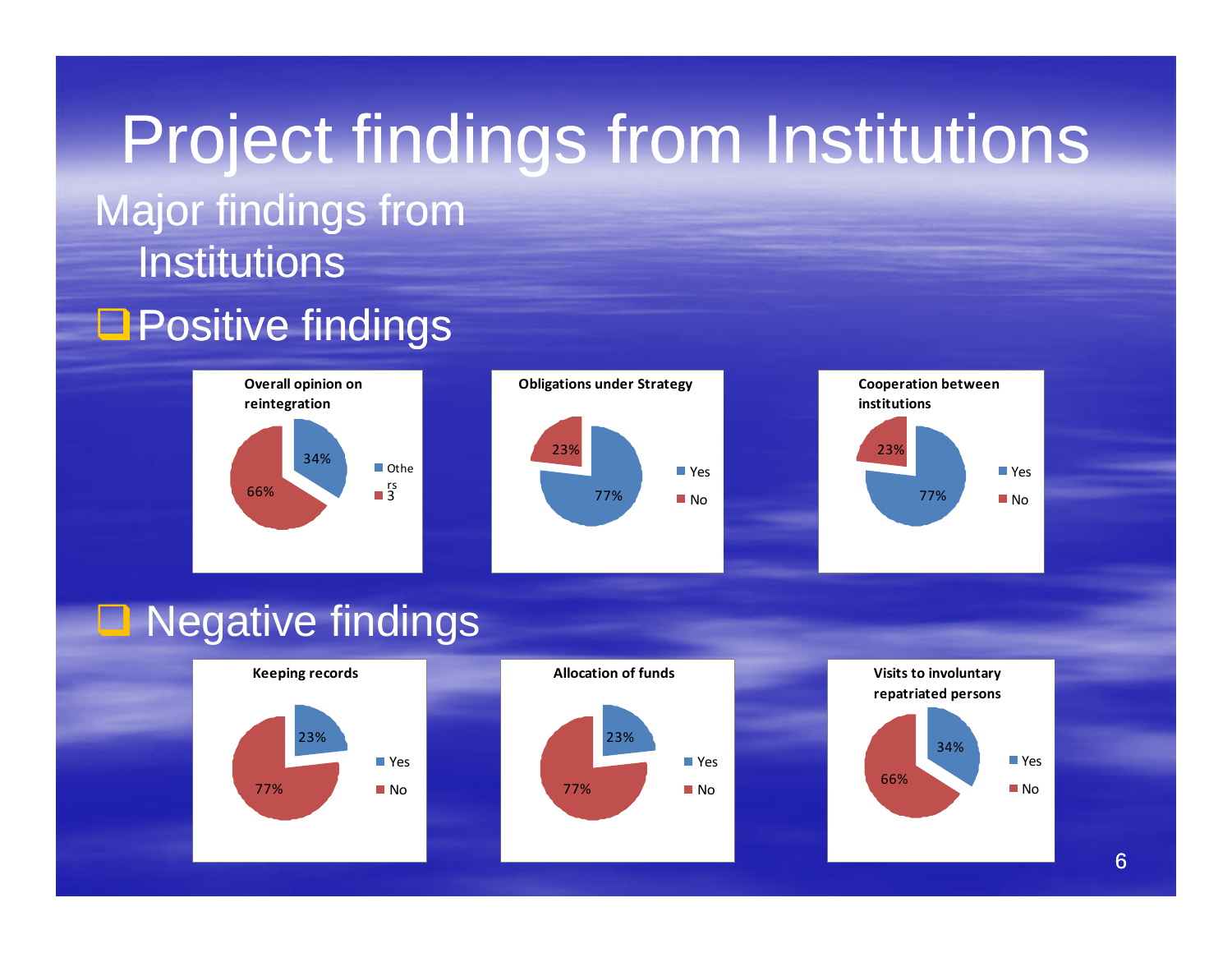# Project findings from Institutions

Secondary findings: ■ Complaints to institutions: 88% NO; 12% **YES** 

**Institutions can do more: 66% YES; 34%** NO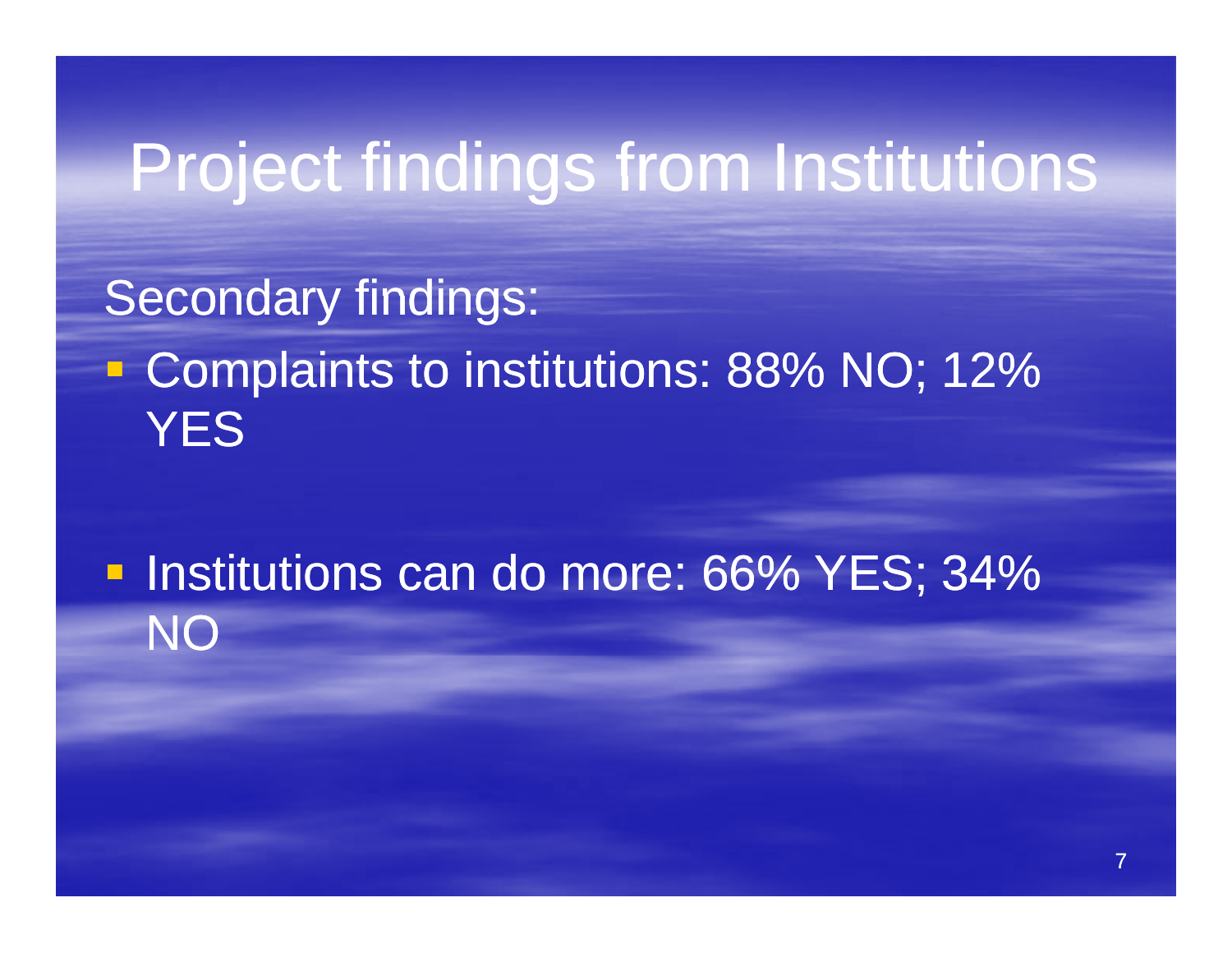#### **- Major findings - Positive findings**

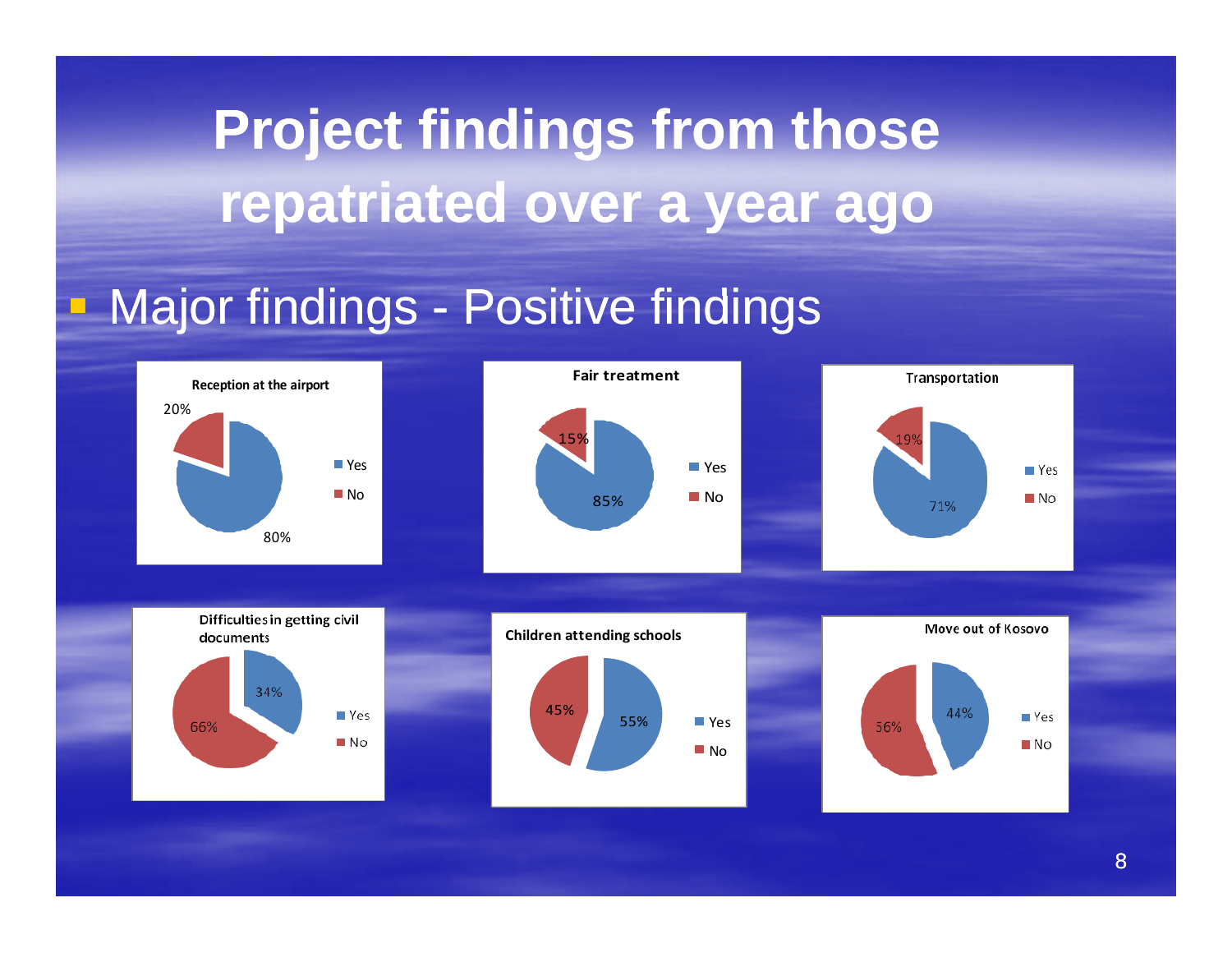#### **• Negative findings**

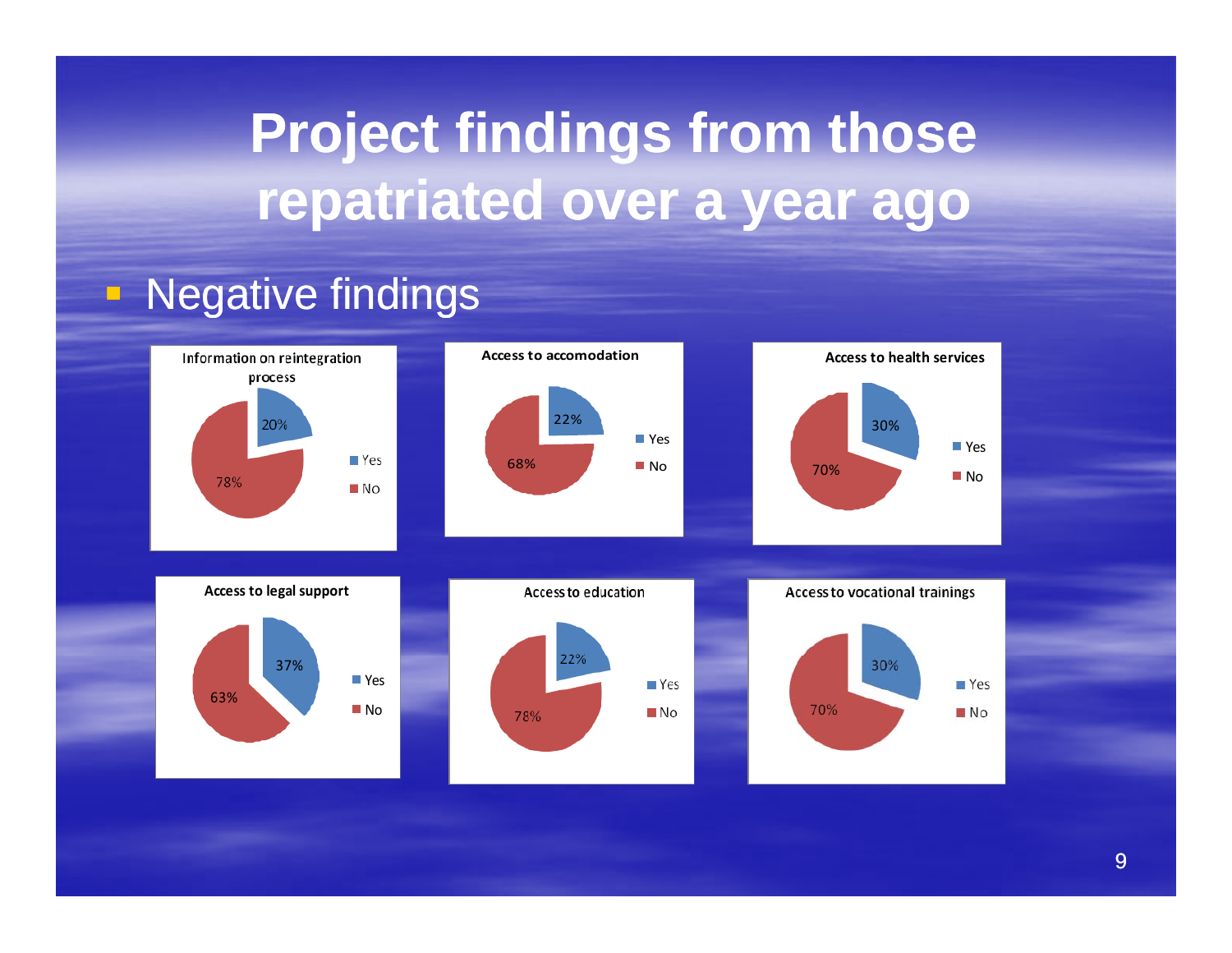#### **- Negative findings**

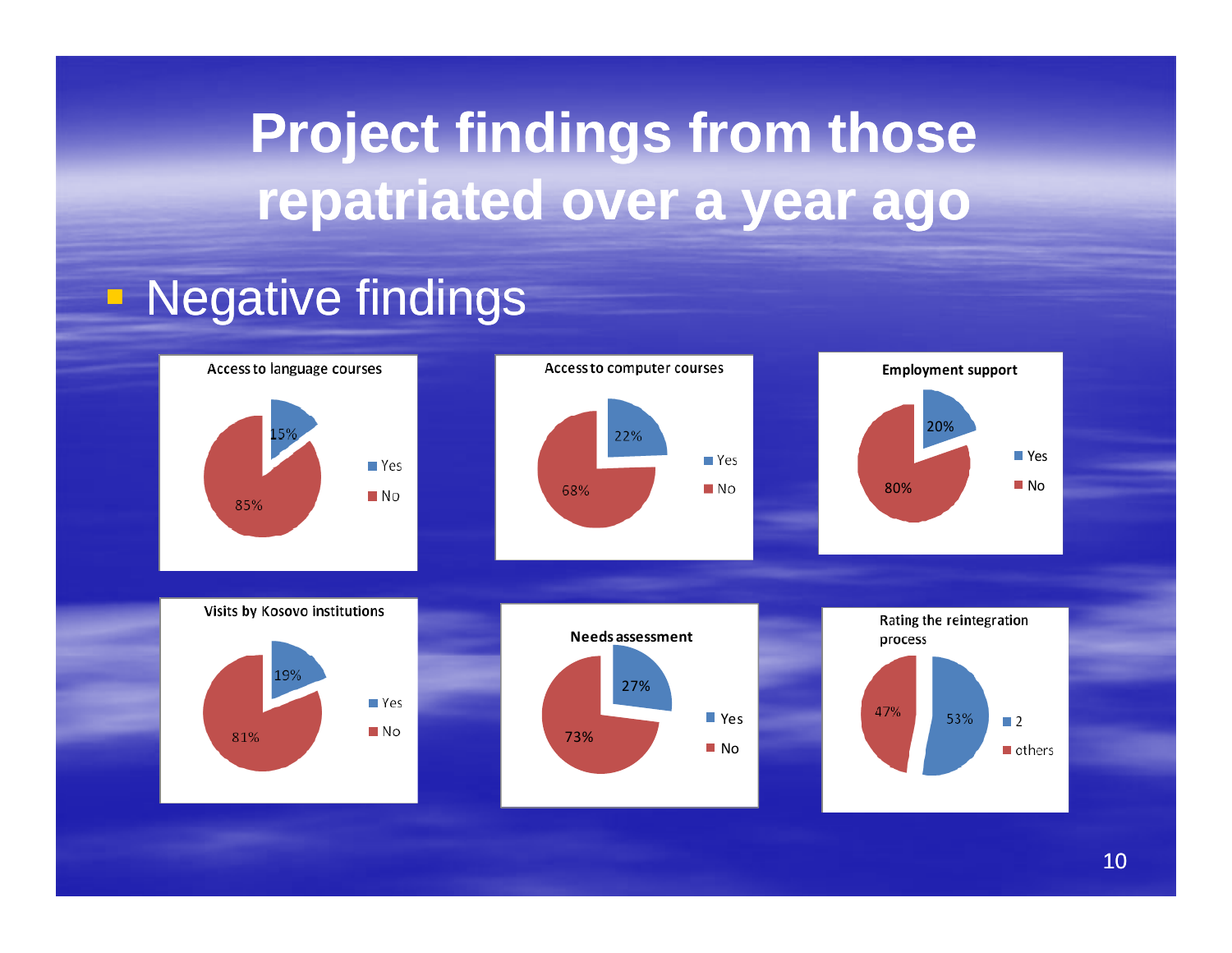Secondary findings **Jobs relevant with education: 58% NO; 42% YES** 

**Registered as jobseekers: 51% NO; 49% YES** 

**- Complaints to Kosovo institutions: 90% NO;** 10% YES 11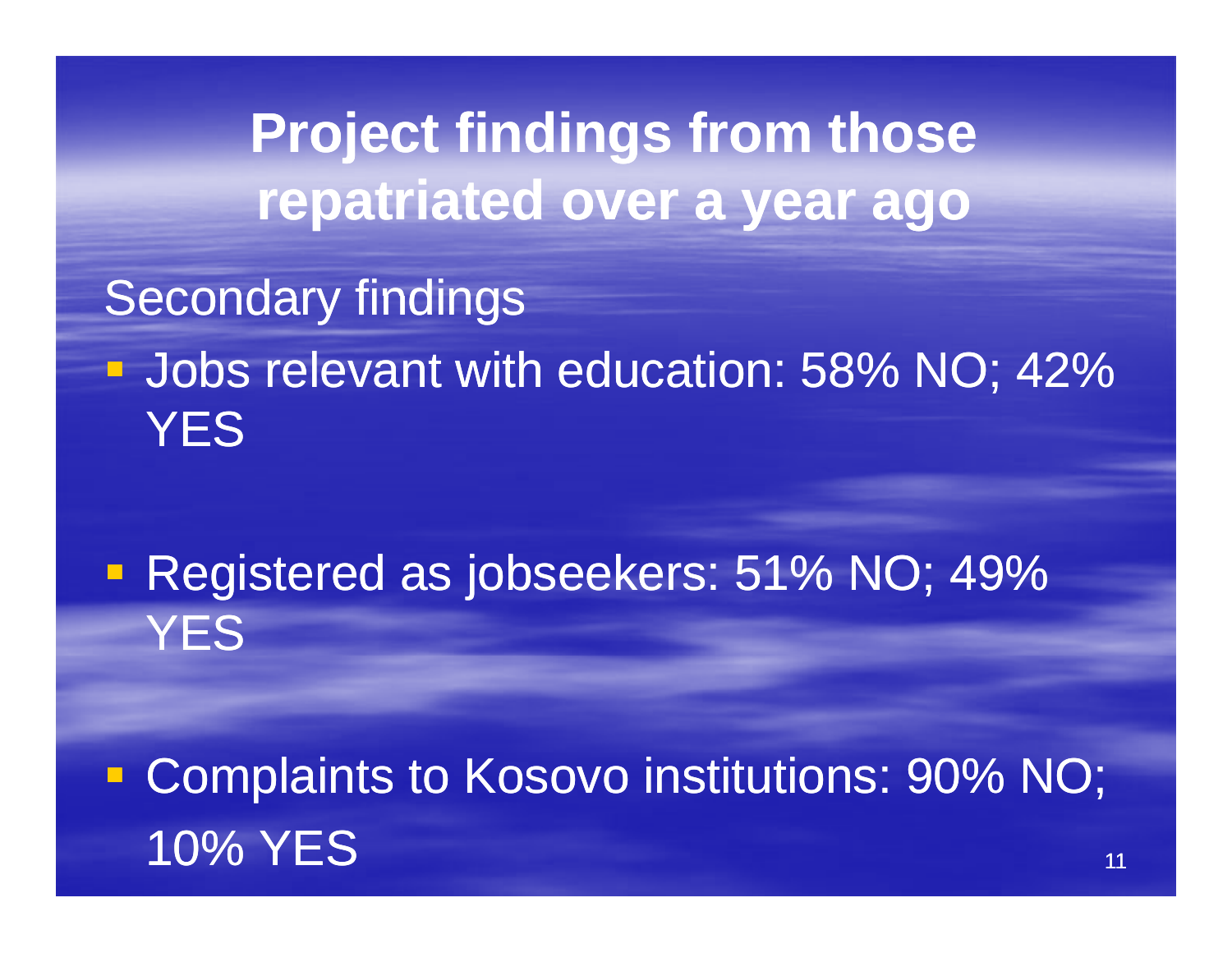# **Project findings from newly repatriated persons**

#### **- Major findings - Strongly needed**





12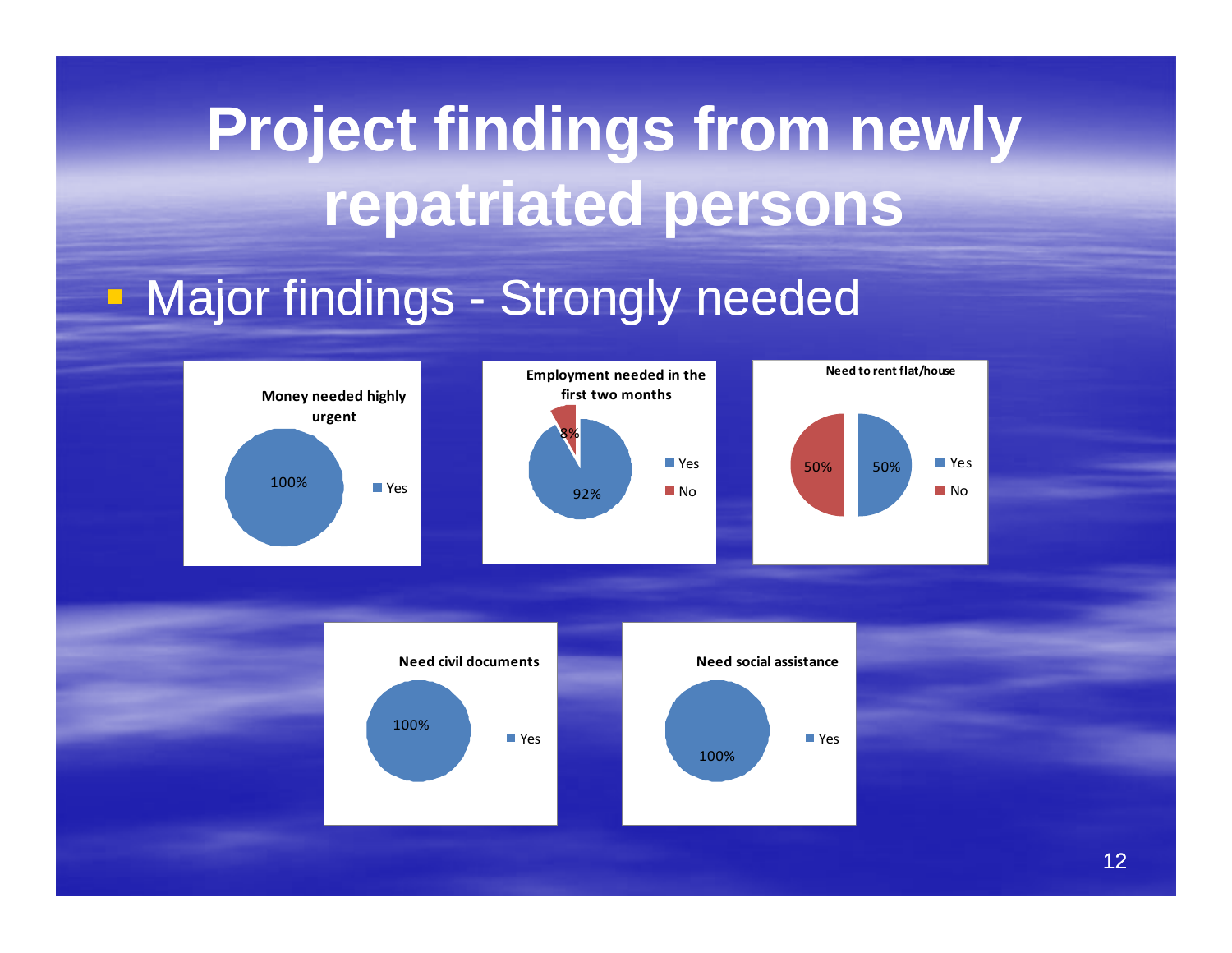## **Project findings from newly repatriated persons**

Needed

- Vocational trainings: 85% YES; 15% NO
- **Education: 35% YES; 65% NO**
- Language courses: 92% YES; 8% NO
- Computer courses: 92% YES; 8% NO

Not needed

- Hospital treatment: 92% NO; 8% YES
- Medicines: 85% NO; 15% YES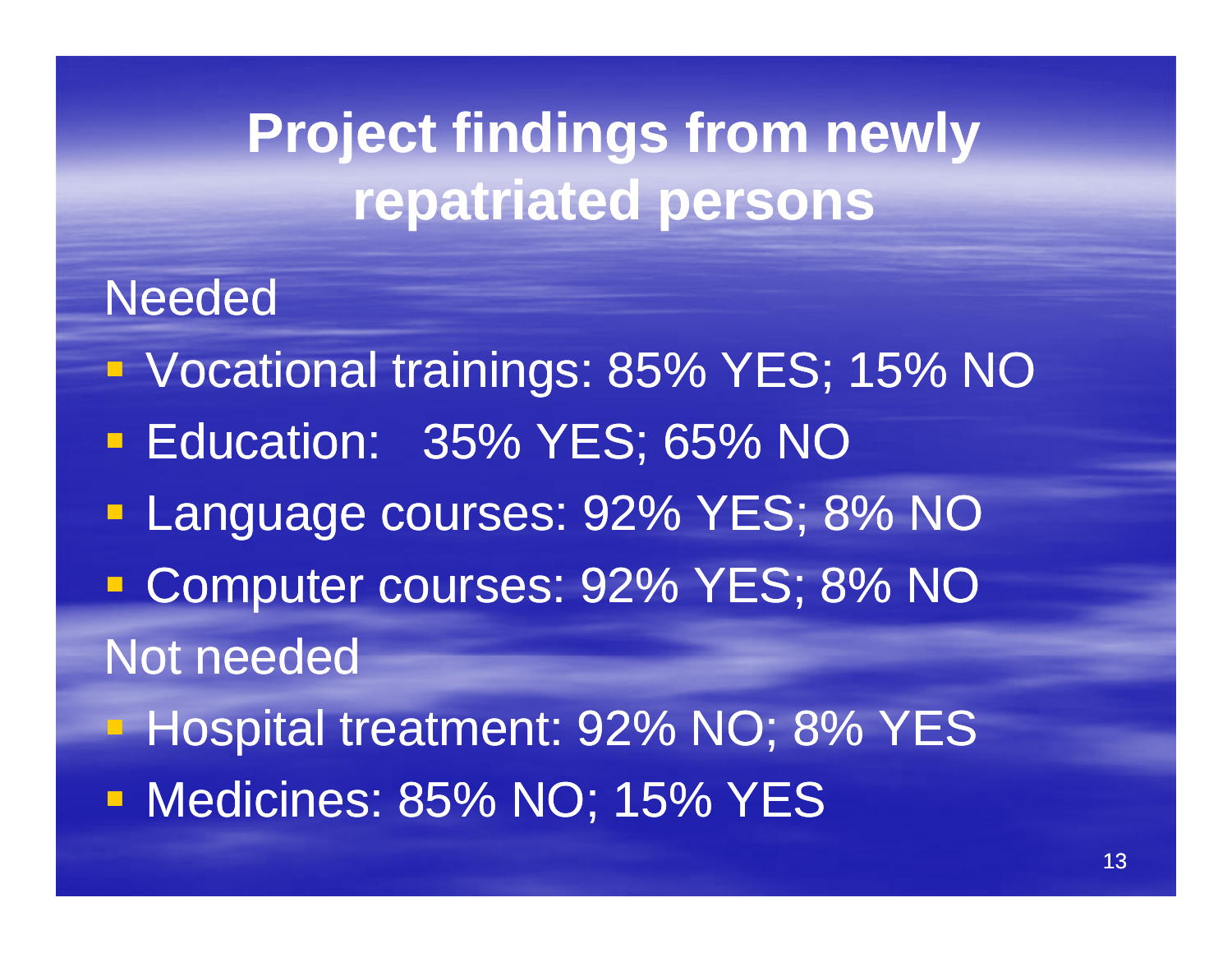# **Project findings from newly repatriated persons**

#### **Plans for the future**

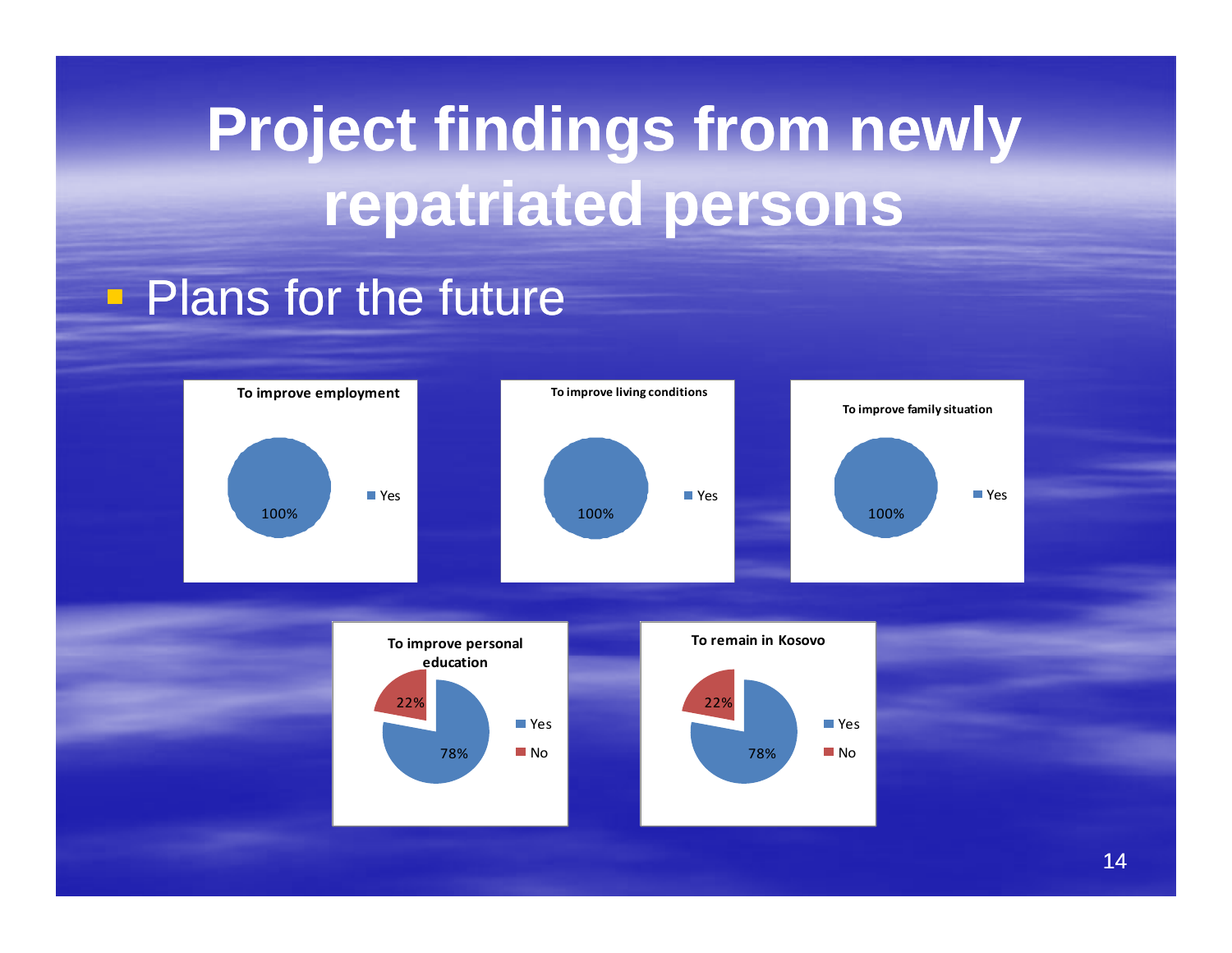### **Conclusions and recommendations**

**The sustainable return and reintegration of** involuntary repatriated persons remain a major challenge for Kosovo institutions

**Kosovo institutions should take all necessary** measures to implement the objectives of the Strategy in the areas of legal reintegration, health, education, employment, social welfare and housing to ensure basic conditions for sustainable return and reintegration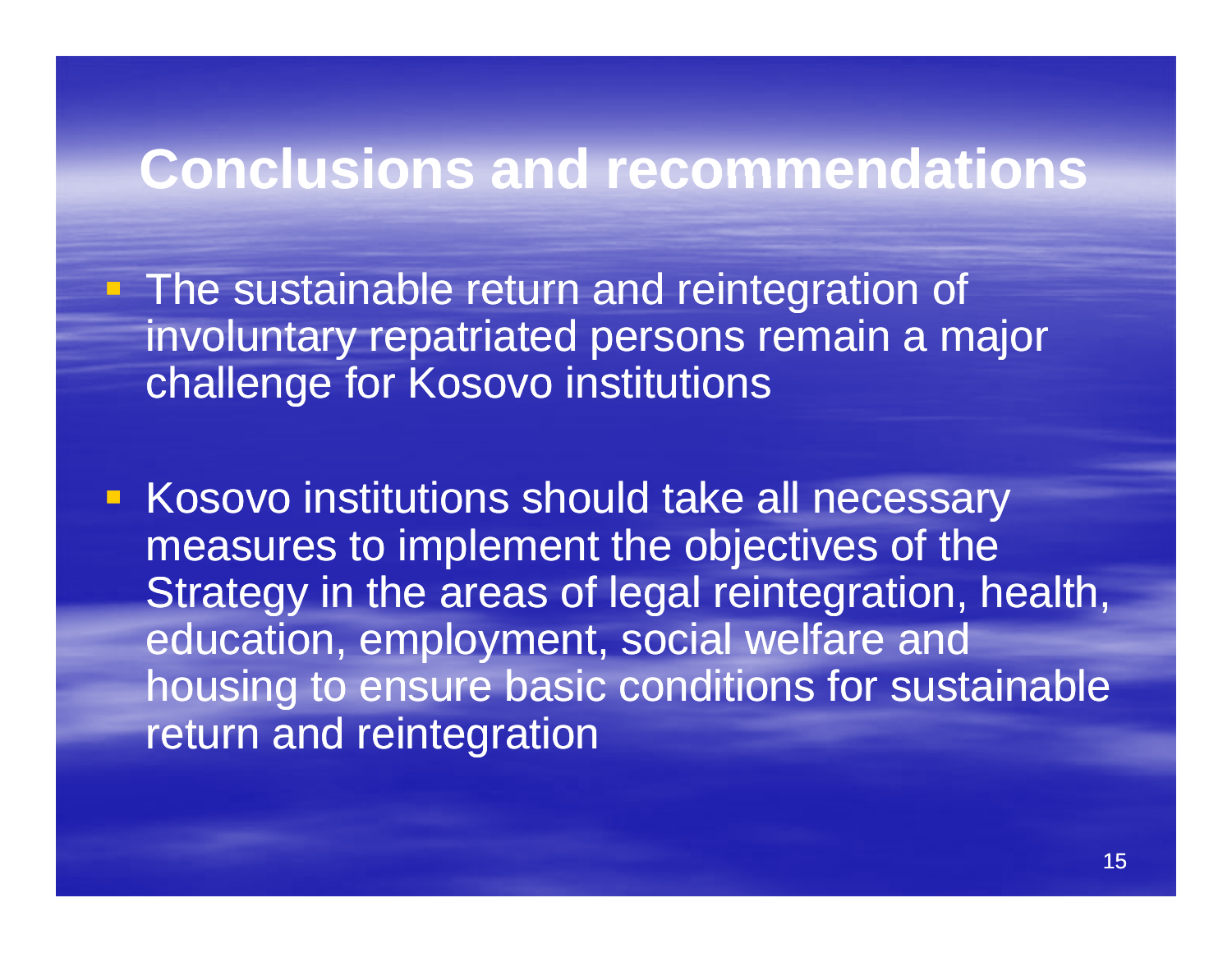### General recommendations

- **Information on reintegration should be given** to involuntary repatriated persons
- **Needs assessment has to be done**
- **Services should be provided based on their** needs assessment
- **Execords should be kept**
- **Involuntary repatriated persons should be** visited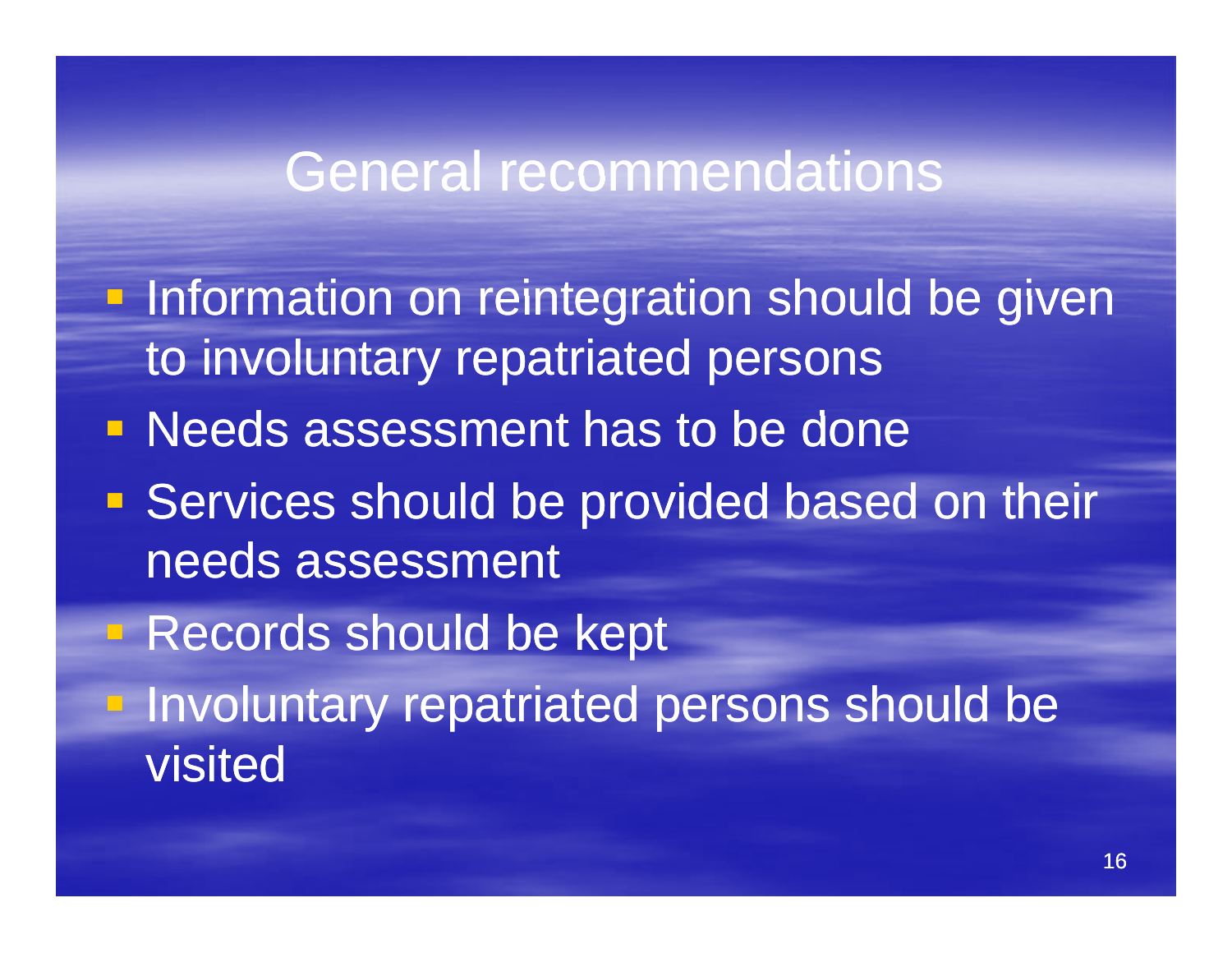### General recommendations

- **Special funds for each institution should be s** allocated
- **E** Communication between relevant institutions should be improved
- Coordination between inter-institutional central and local authorities should be improved

**E** Communication with requesting countries regarding the exchange of information should be improved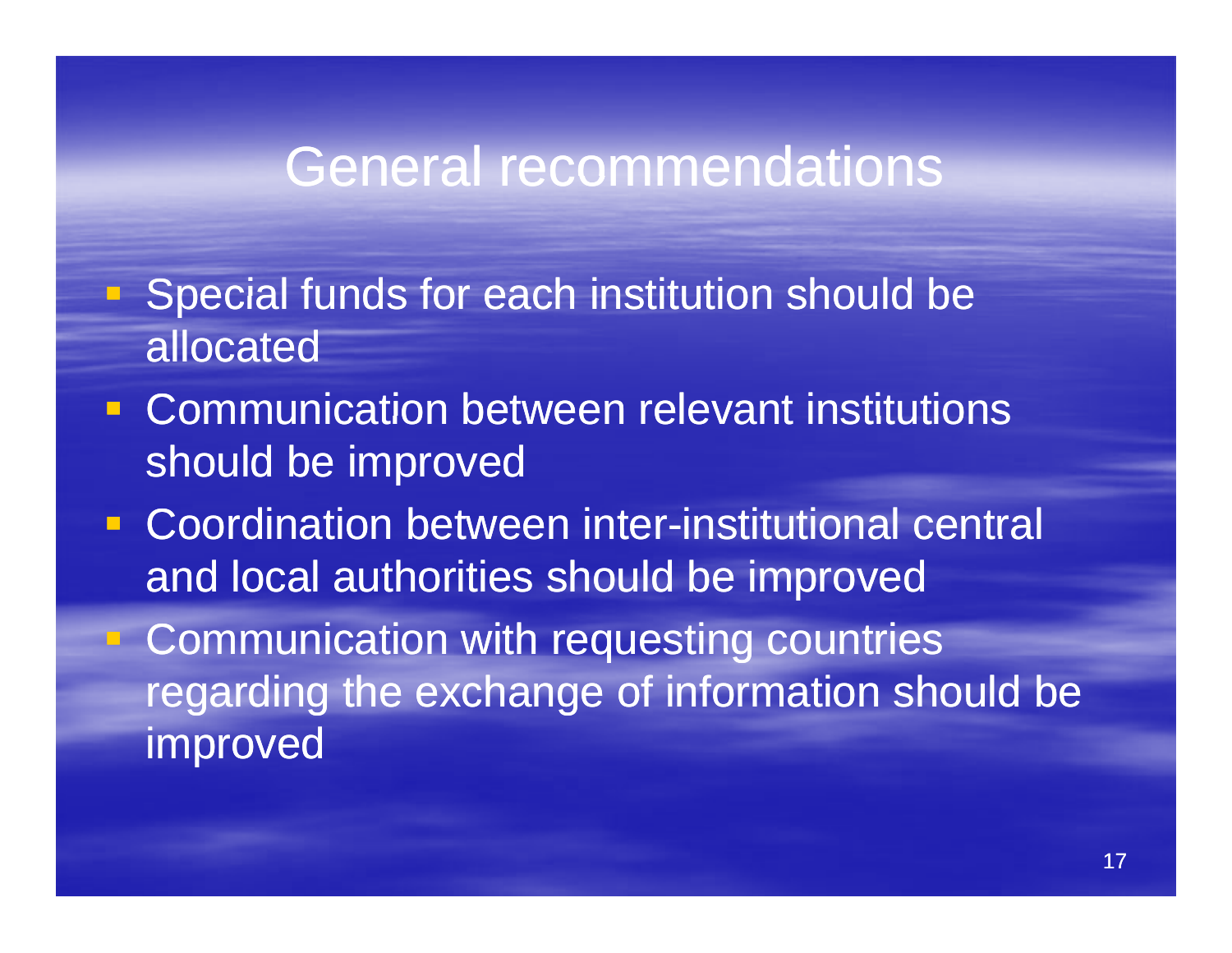## Recommendations for relevant institutions involved in reintegration process

- Recommendations for Ministry of Internal Affairs (MIA)
- **Upgrade database on repatriated persons**
- **Inform other ministries on the persons to be** repatriated on regular basis
- **Draft an information brochure on civil** documents
- **Encourage involuntary repatriated persons** to get civil documents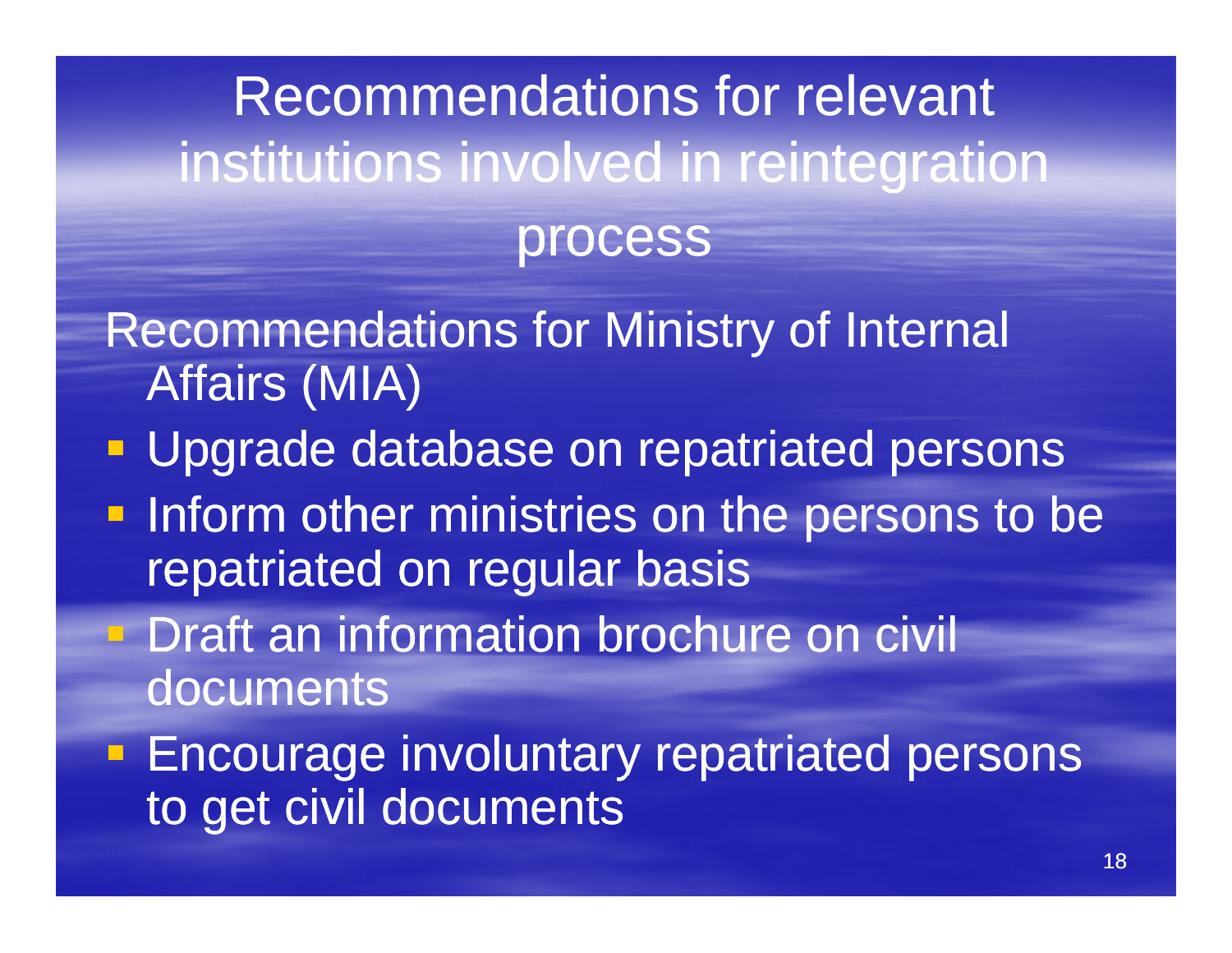## Recommendations for Ministry of Labor and Social Welfare (MLSW)

- **Keep an advanced database of repatriated** persons
- **E** Conduct needs assessment
- **Establish a transit centre for the accommodation** of repatriated persons
- Encourage them to be registered as jobseekers
- Establish mobile teams and train them so that they can be ready to assist repatriated persons be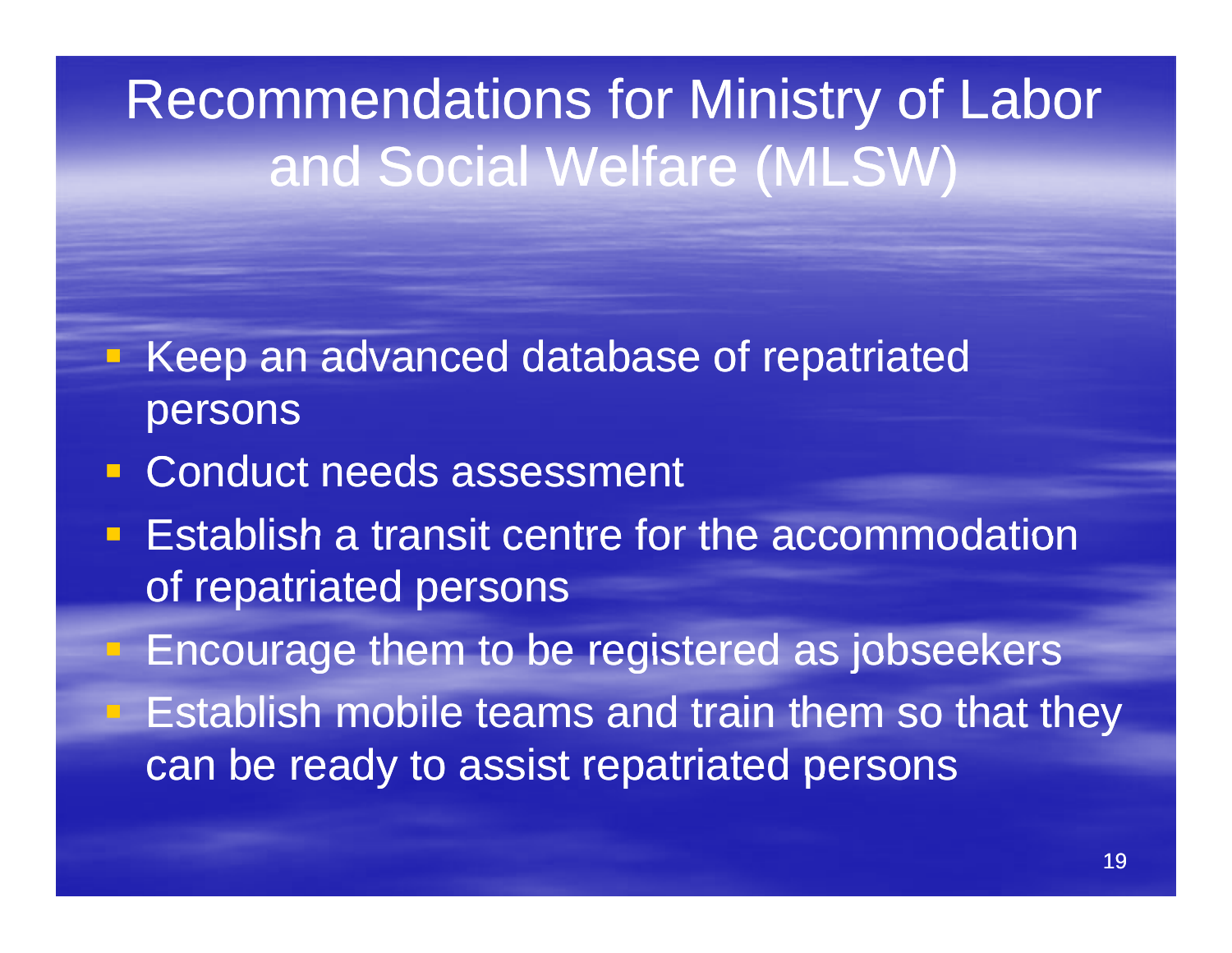## Recommendations for Ministry of Labor and Social Welfare (MLSW)

- **Draft brochures on social schemes**
- $\Box$ Draft brochures on pension schemes
- Draft brochures on employment services
- $\Box$ **I Increase the number of staff**
- Prepare a plan for treating vulnerable groups
- **E** Establish an emergent fund that can cover their special needs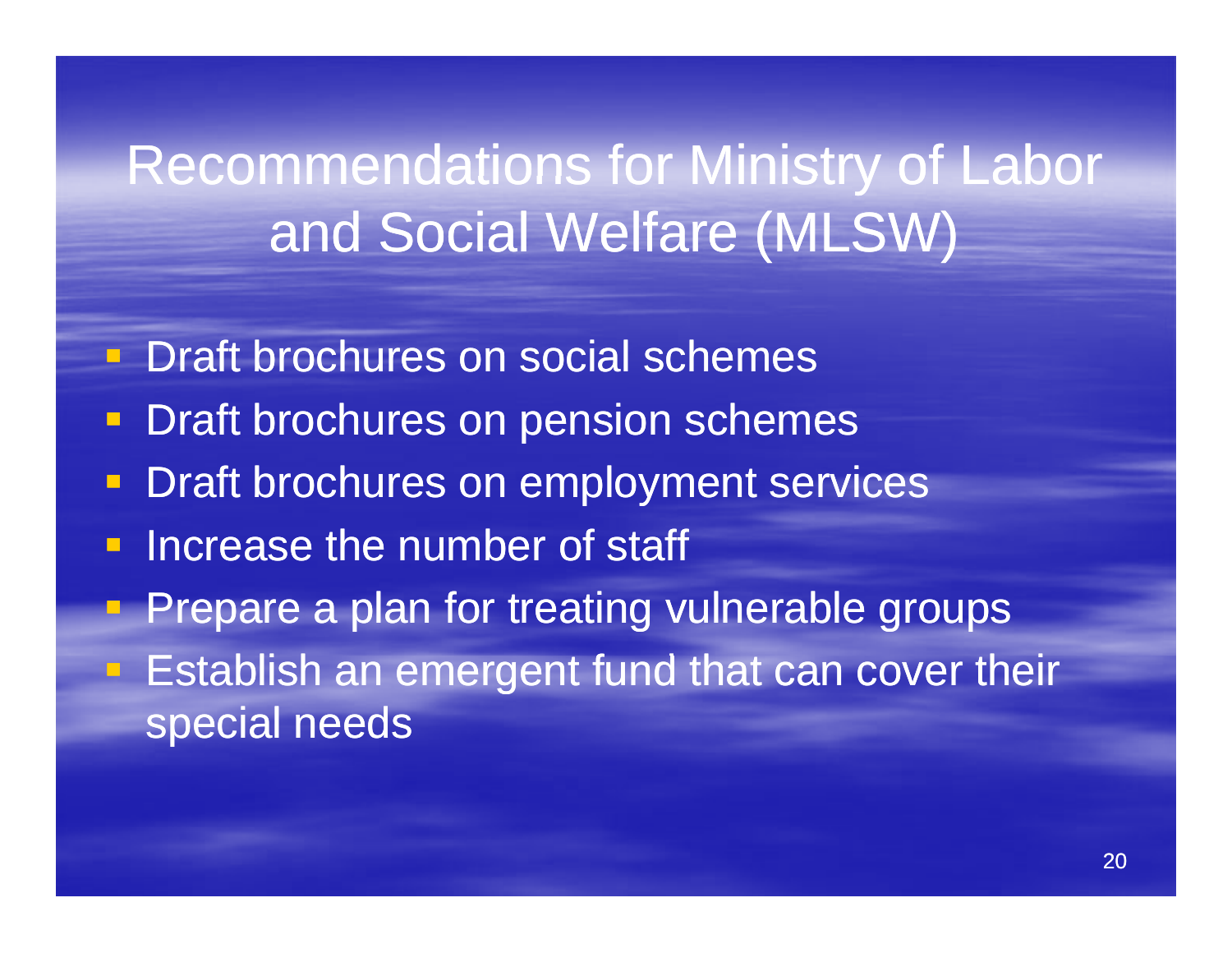Recommendations for Ministry of Local Government Administration (MLGA) and munici palities

- **Better coordinate its activities with MIA,** MEST, MLSW and MESP
- **Prepare plans for reintegration of involuntary** repatriated children
- **Design special language courses for** children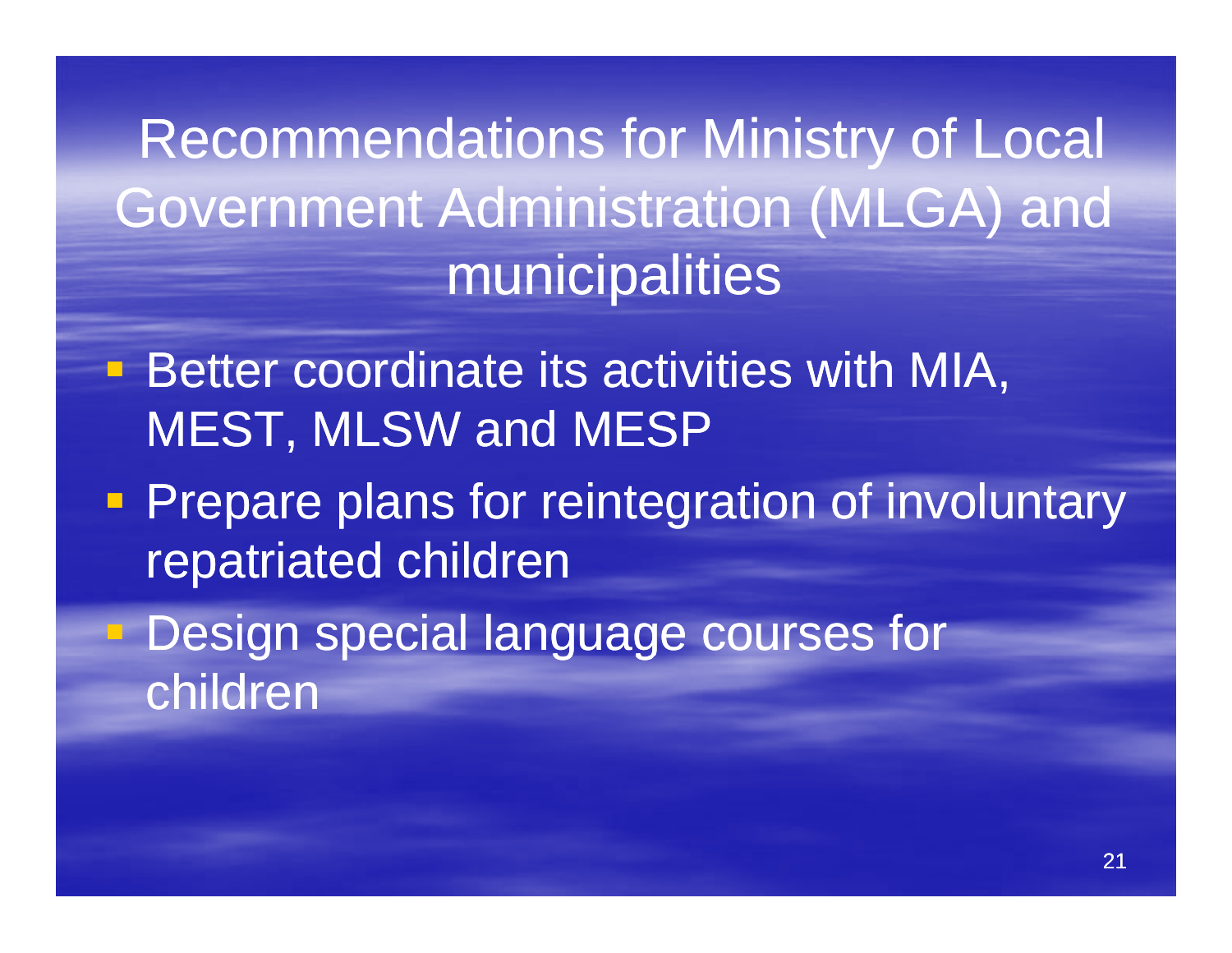Recommendations for relevant institutions involved in reintegration process – MLGA and municipalities

- **Verify the real property of persons to be** repatriated
- **Establish boards of appeal**
- **Take the co-ordination role between central and** local institutions
- **Increase number of staff**
- Budget line for reintegration of repatriated persons within each municipality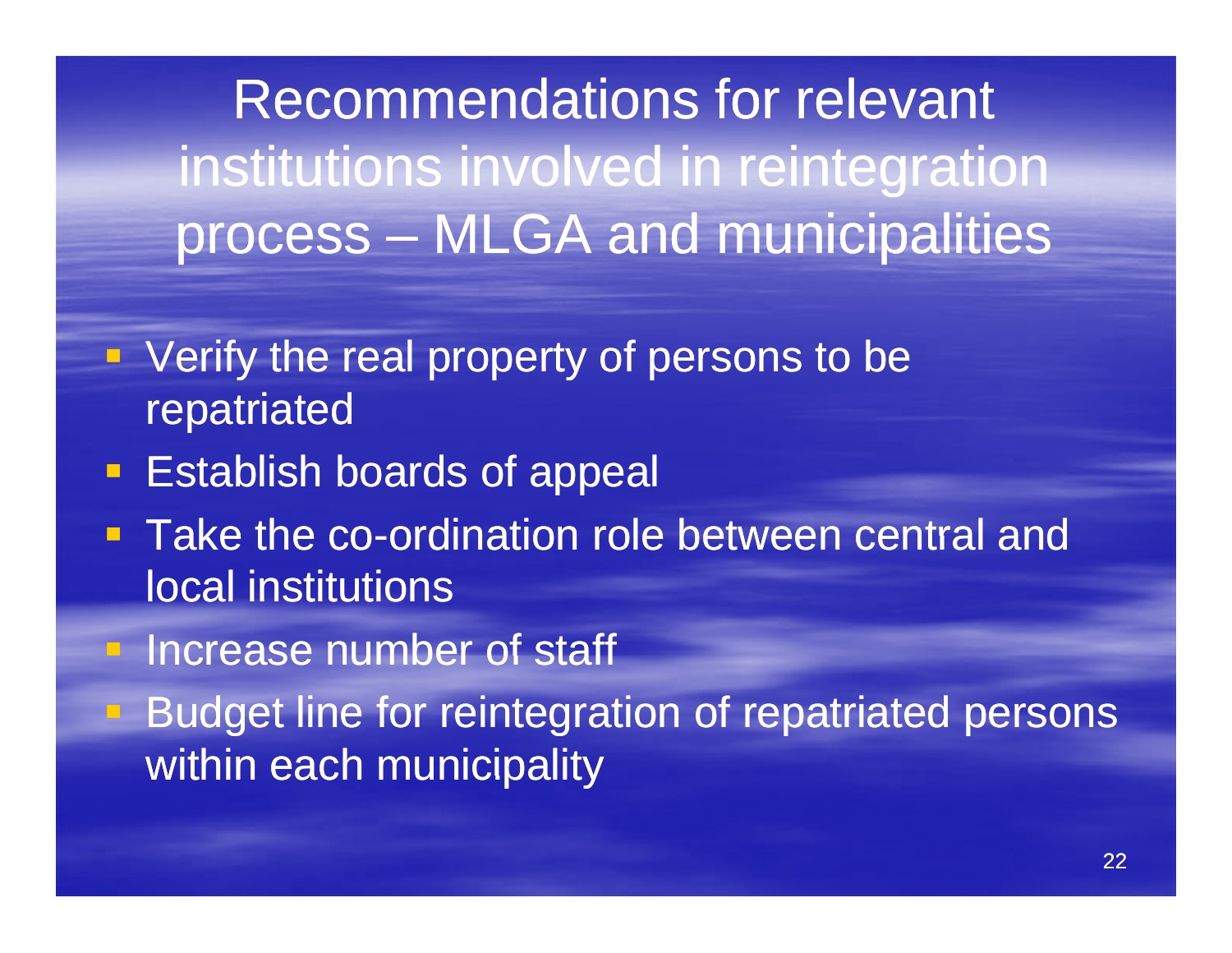# Recommendations for Ministry of Health (MH)

- **Establish some mobile teams**
- **EXEEP FECORDS ON REPATRATED PERSONS Who have** health problems
- **Prepare information brochures on health care** system
- Offer psychological care to those in need
- Cooperate with other countries regarding health treatment abroad
- **Have a separate budget line for involuntary** repatriated persons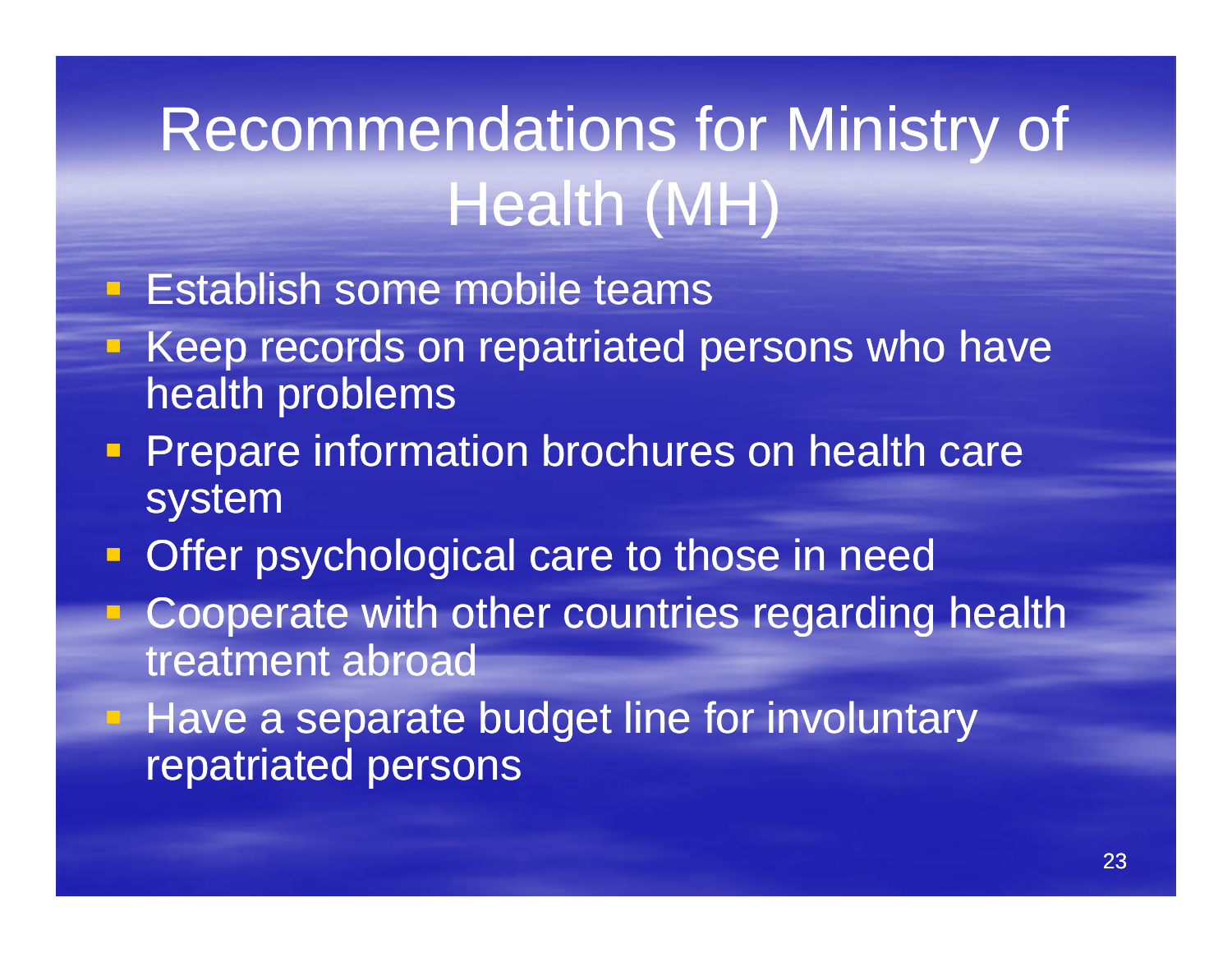Recommendations for Ministry of Education, Science and Technology (MEST)

- **Prepare information brochures containing all** educational opportunities
- **Train teachers so as to better assist** involuntary repatriated persons
- **Support educational municipal departments** in preparing educational curriculum for involuntary repatriated person
- **Monitor the educational services provided to** involuntary repatriated persons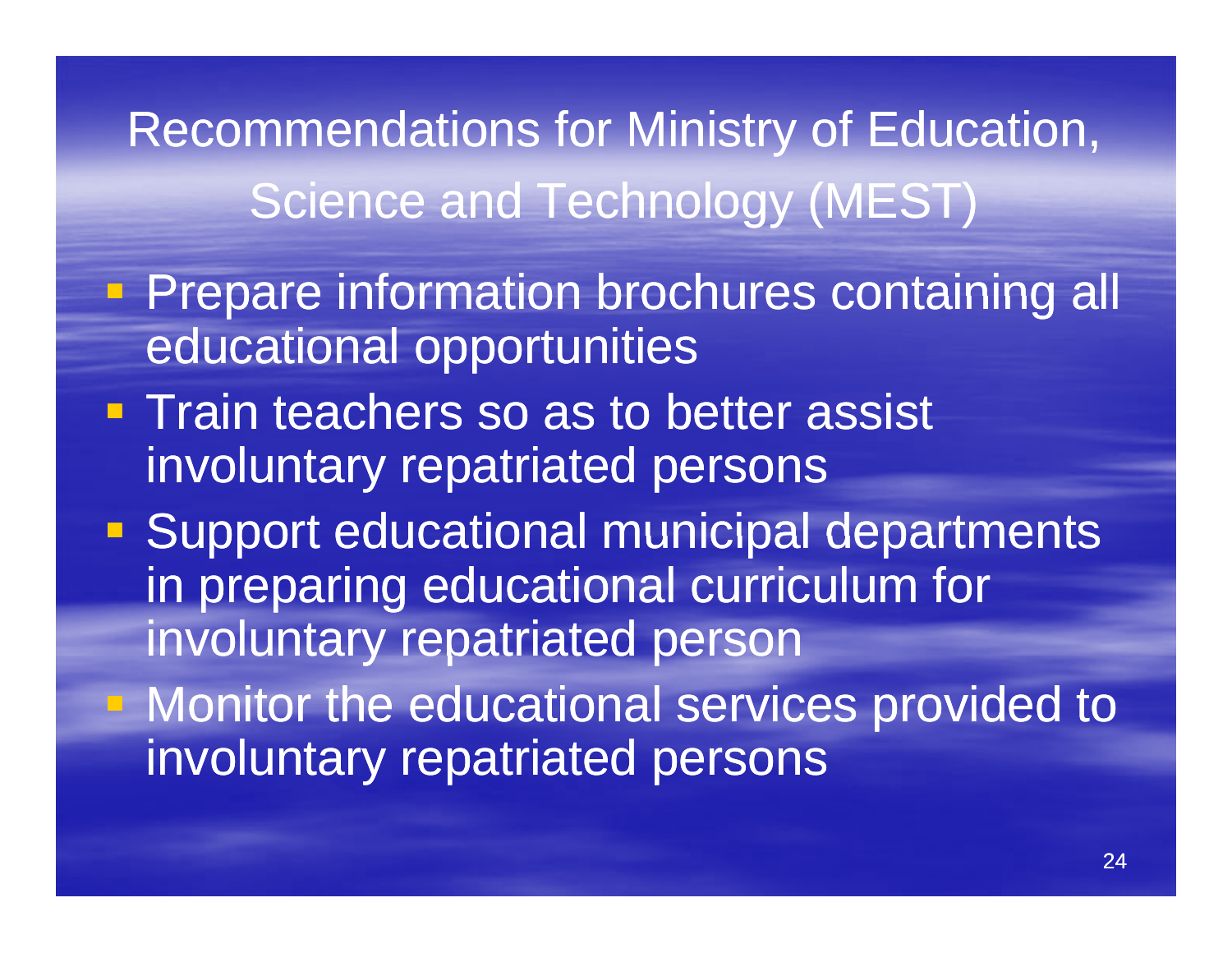Recommendations for Ministry of Education, Science and Technology (MEST)

 Cooperate with other countries so as to as to provide the education of involuntary repatriated persons abroad

**- Allocate a special fund for the reintegration** of repatriated persons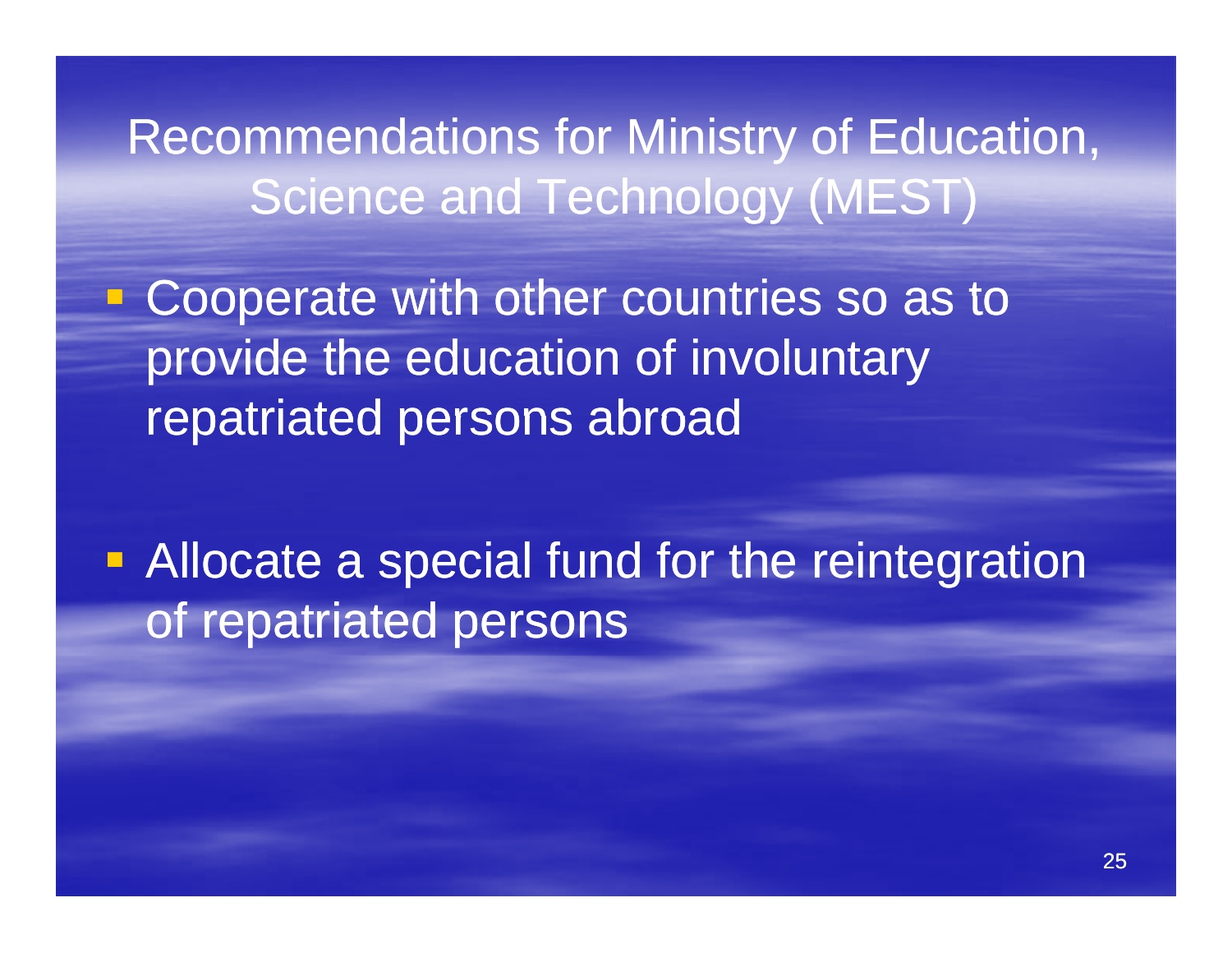Recommendations for Ministry of Environment and Spatial Planning (MESP)

- **E Cooperate with Cadastral Agency and** Cadastral Offices in order to verify and identify status of the property of repatriated persons and their next of kin
- **Allocate a special fund for building social** housing or temporary shelters
- Cooperate with KPA for the claims for property recovery for repatriated persons